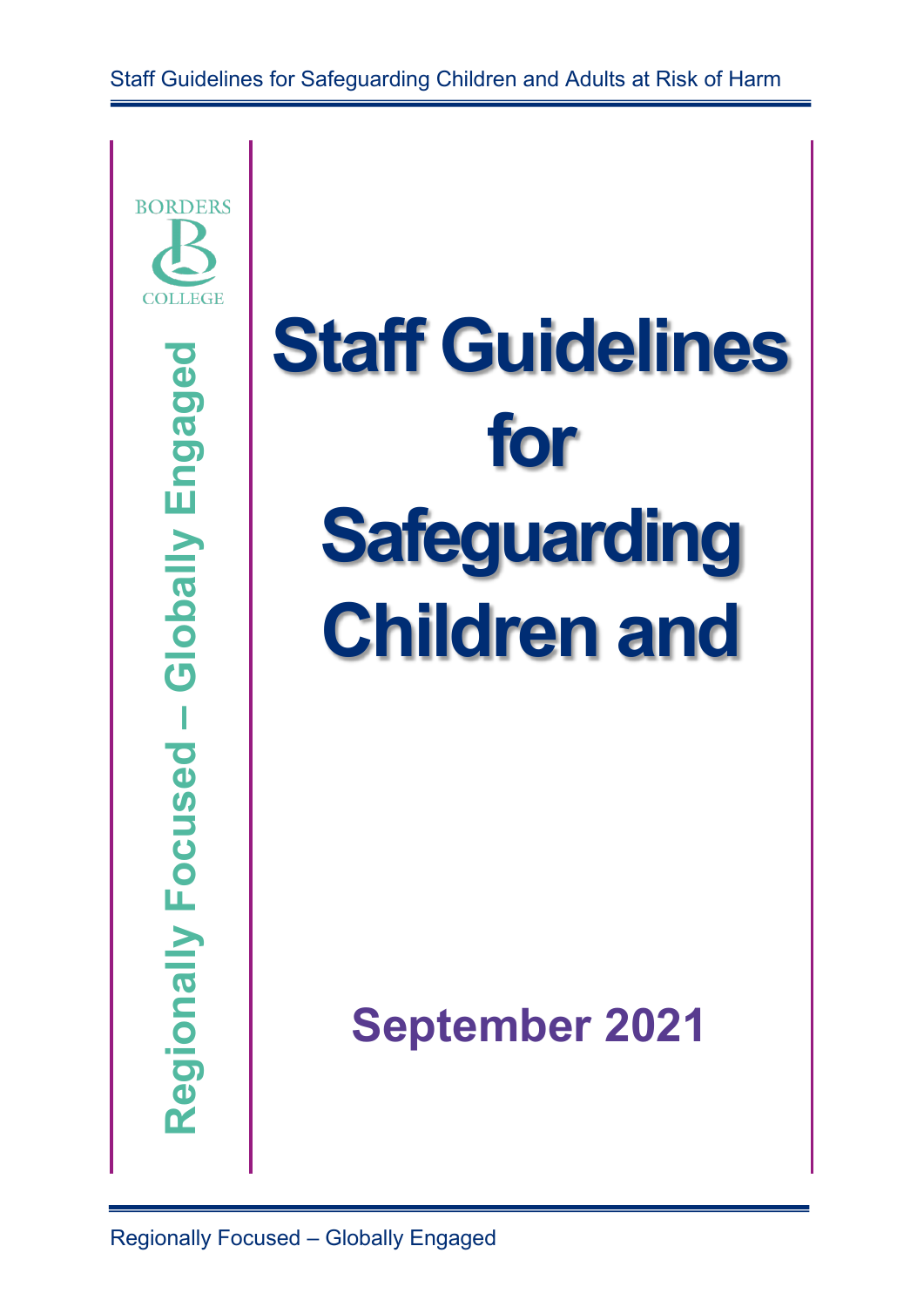# **History of Changes**

| <b>Version</b> | <b>Description of Change</b>                                                                                                                                                                                           | <b>Authored by</b> | <b>Date</b>      |
|----------------|------------------------------------------------------------------------------------------------------------------------------------------------------------------------------------------------------------------------|--------------------|------------------|
| 1.1            | Document created as a guideline<br>for staff                                                                                                                                                                           | J Gracie           | 4 September 2018 |
| 1.2            | Addition of email addresses.<br>Addition of considerations to<br>provide clarity of examples of those<br>at risk of harm and the type of<br>harm.<br>Addition of feedback to staff<br>member, if required in flowchart | <b>H</b> Anderson  | 20 November 2020 |
| 1.3            | Review of procedure                                                                                                                                                                                                    | J Gracie           | 22/9/21          |
|                |                                                                                                                                                                                                                        |                    |                  |
|                |                                                                                                                                                                                                                        |                    |                  |
|                |                                                                                                                                                                                                                        |                    |                  |
|                |                                                                                                                                                                                                                        |                    |                  |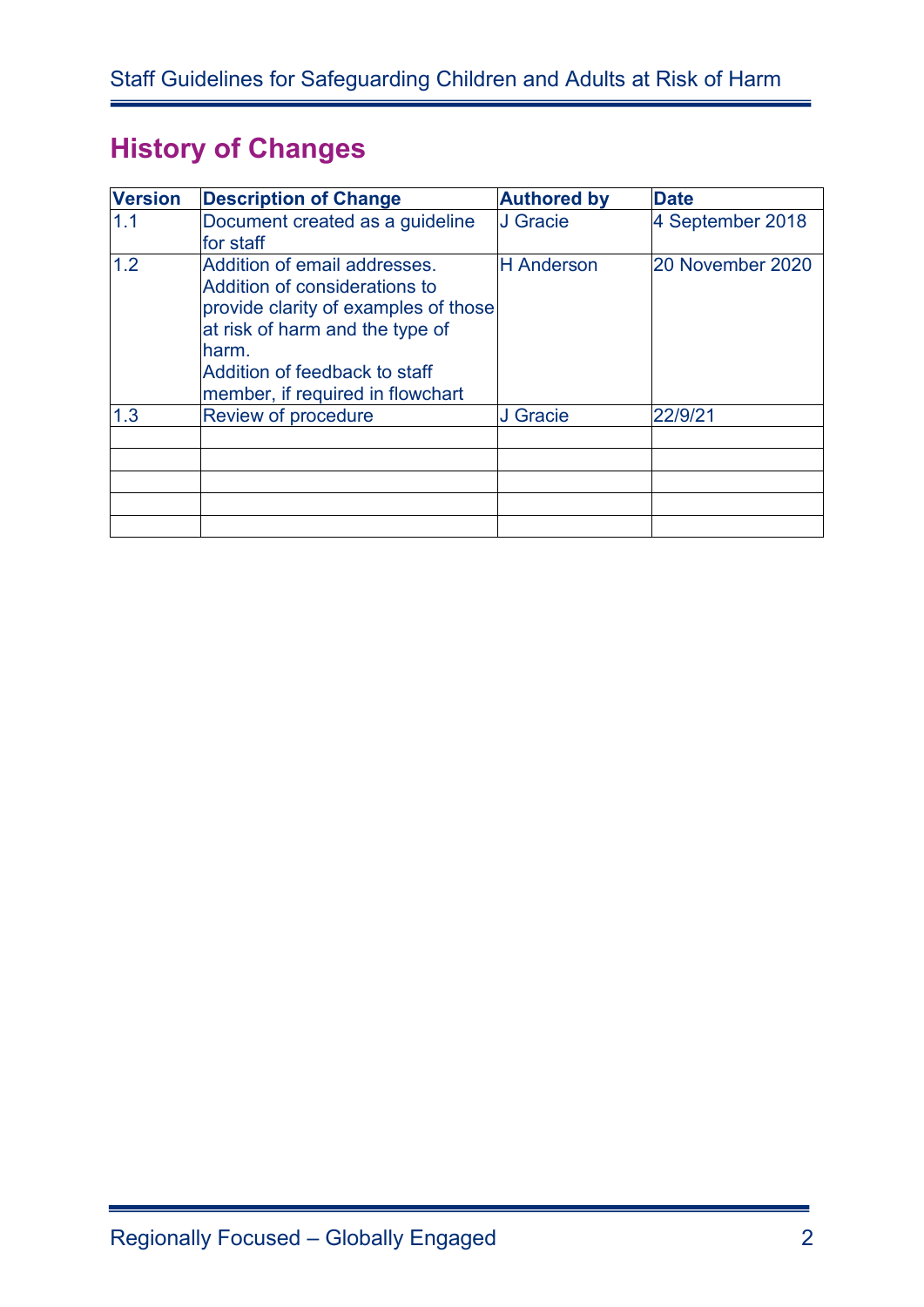# **Introduction**

There is a requirement for staff to respond to incidents of alleged or actual harm to students or staff members. Staff must always report suspicions or details of incidents to one of the safeguarding officers.

**Contact a member of the College Safeguarding Team:**

**Heather Anderson, Vice Principal Curriculum and Student Support Services, Tel. 01896 662529 – Email: [handerson@borderscollege.ac.uk](mailto:handerson@borderscollege.ac.uk)**

**Jayne Gracie, Assistant Principal, Tel. 01896 662636 – Email: [jgracie@borderscollege.ac.uk](mailto:jgracie@borderscollege.ac.uk)**

**Clare Nairn, Head of Student Support Services, Tel. 01896 662562 – Email: [cnairn@borderscollege.ac.uk](mailto:cnairn@borderscollege.ac.uk)**

Where none of the Safeguarding Officers above are available, contact any other member of the College's Senior Leadership Team.

#### **It is the Safeguarding Officers duty to report the concern to external agencies or to ask for advice and guidance.**

However, in an emergency, when a person is in immediate physical danger call the emergency services by telephoning 999.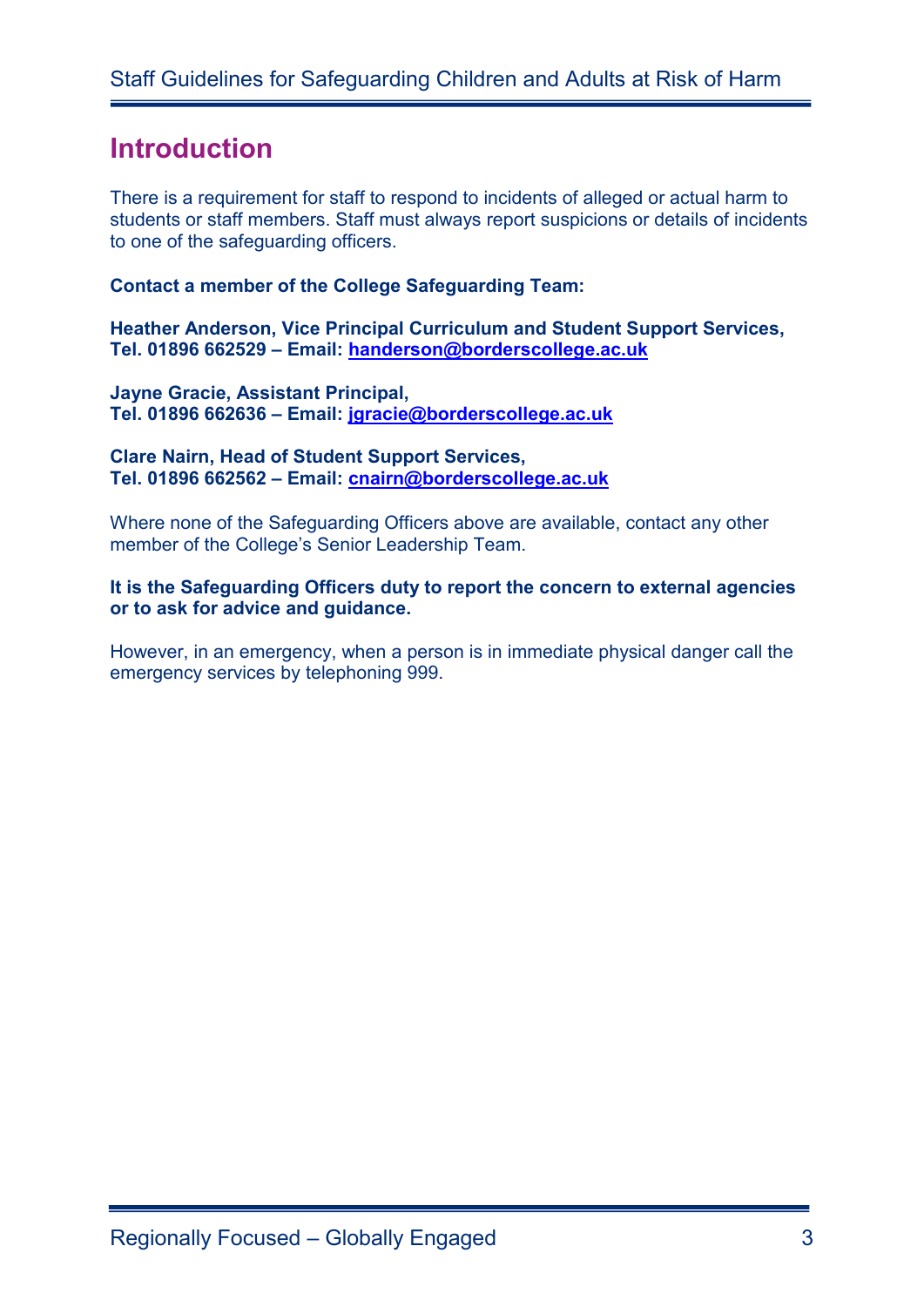#### **College Safeguarding Officer's Duties:**

- 1. The College Safeguarding Officer will conduct an initial assessment of any reported incidence of harm and consult the Child and Adult Protection Unit.
- 2. Where an application for admission to College is made by an individual with a previous conviction for harm to a juvenile or adult at risk of harm the application is referred to the appropriate Assistant Principal who may seek advice from a Safeguarding Officer prior to deciding on an offer a place at College to the applicant.
- 3. Where a student has not revealed a previous conviction for harm to a juvenile or adult at risk of harm, the student is suspended from College and the College Safeguarding Officer will seek advice and guidance from the Child and Adult Protection Unit
- 4. All actions are recorded in writing and retained by the College Safeguarding officer for a period of 5 years after which it will be destroyed.
- 5. Where a member of staff is suspected of causing the harm, the College Safeguarding Officer will report the incident to Human Resources and to the Child and Adult Protection unit. The College Disciplinary Policy will apply in these circumstances.

Up-to-date contact details for the Adult and Child Protection unit are stored on the Local Authority Website.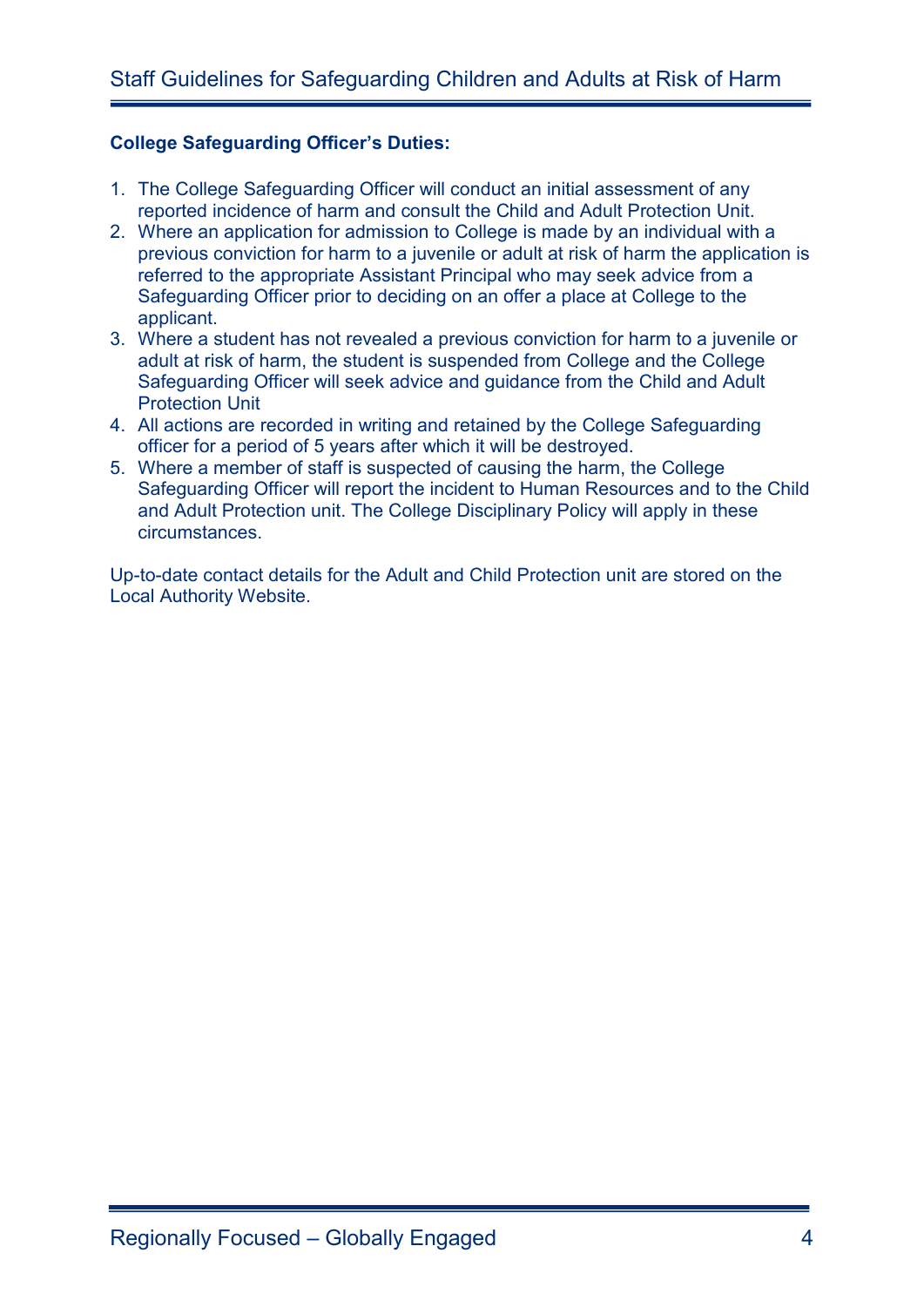#### **Flowchart of Process**

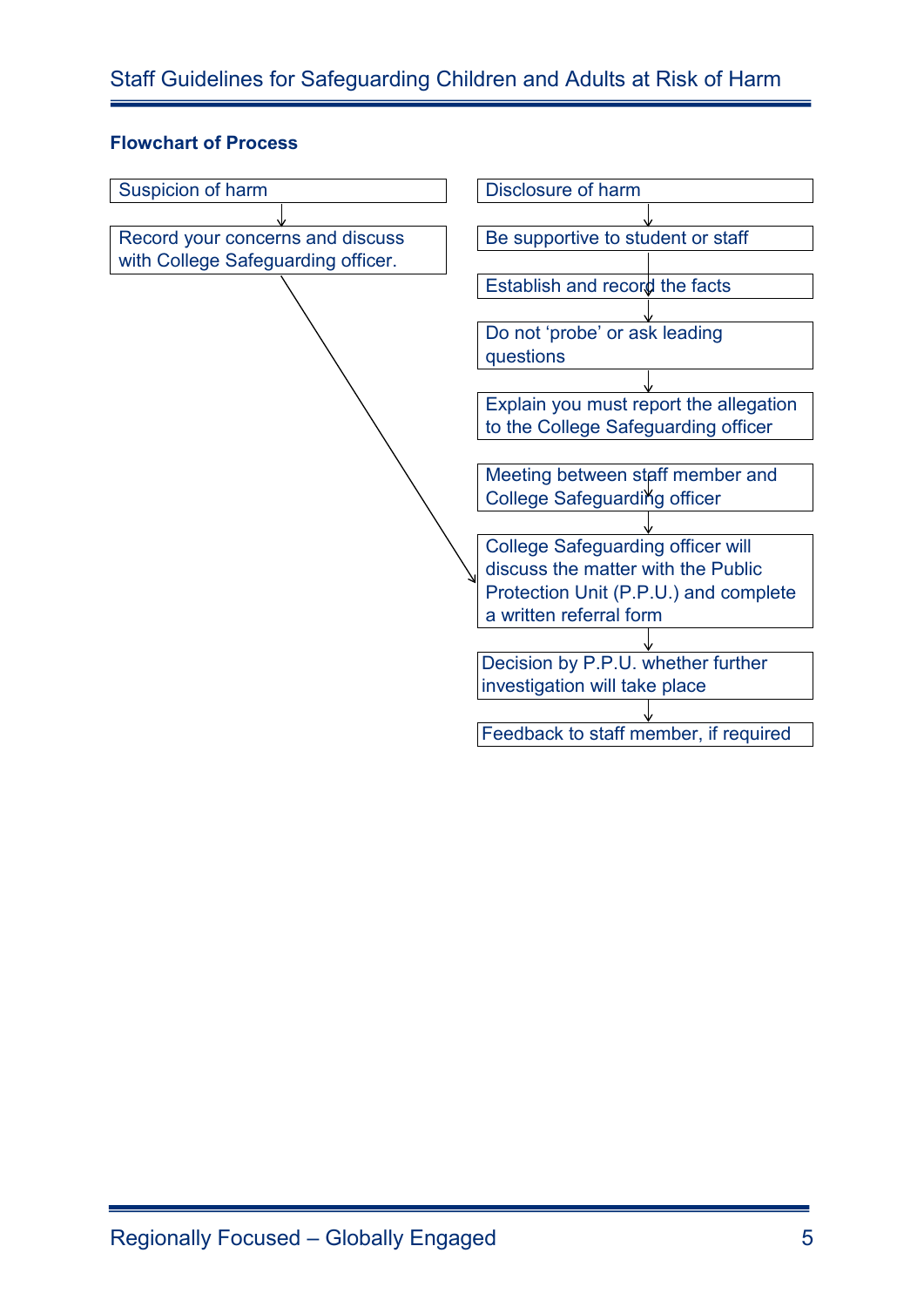# **Safeguarding Children and Adults at Risk of Harm**

### **Guidelines for Individual Members of Staff**

- 1. All staff have a key role and responsibility to play in child protection and protecting adults at risk of harm.
- 2. If a member of staff has any suspicions whatsoever of abuse, neglect, or harm then this should be discussed immediately with the College's Safeguarding **Officer**
- 3. Staff must listen. In many cases of serious abuse, the first attempt of the student to confide in another is to speak to a member of staff whom they trust. It is important that staff make time to listen and to take seriously what they have to say.

Please take time to reflect on and consider what you are being told - these few moments may be crucial to the student's future life and success.

- 4. Do not criticise the student or react strongly to any revelations. Be sympathetic and supportive and assure the student that you will keep the information limited to those people who need to know to be able to help and avoid future harm.
- 5. Recognise that special caution is required if you are discussing sensitive issues with children or adults at risk of harm.
- 6. It is important that the member of staff is sympathetic to the student and encourages him or her to talk without asking leading questions. Asking 'who', 'what', 'when', 'where' and 'how' may be important questions to get the necessary basic information from the child. However, it is the statutory responsibility of police and social work to carry out any investigation so do try and avoid the detailed questioning which is the remit of those agencies.
- 7. Staff should also make notes on any disclosure or concern and pass these on to the College Safeguarding Officer.
- 8. All staff should familiarise themselves with the College Safeguarding Policy and Staff Guidelines available on the college website.